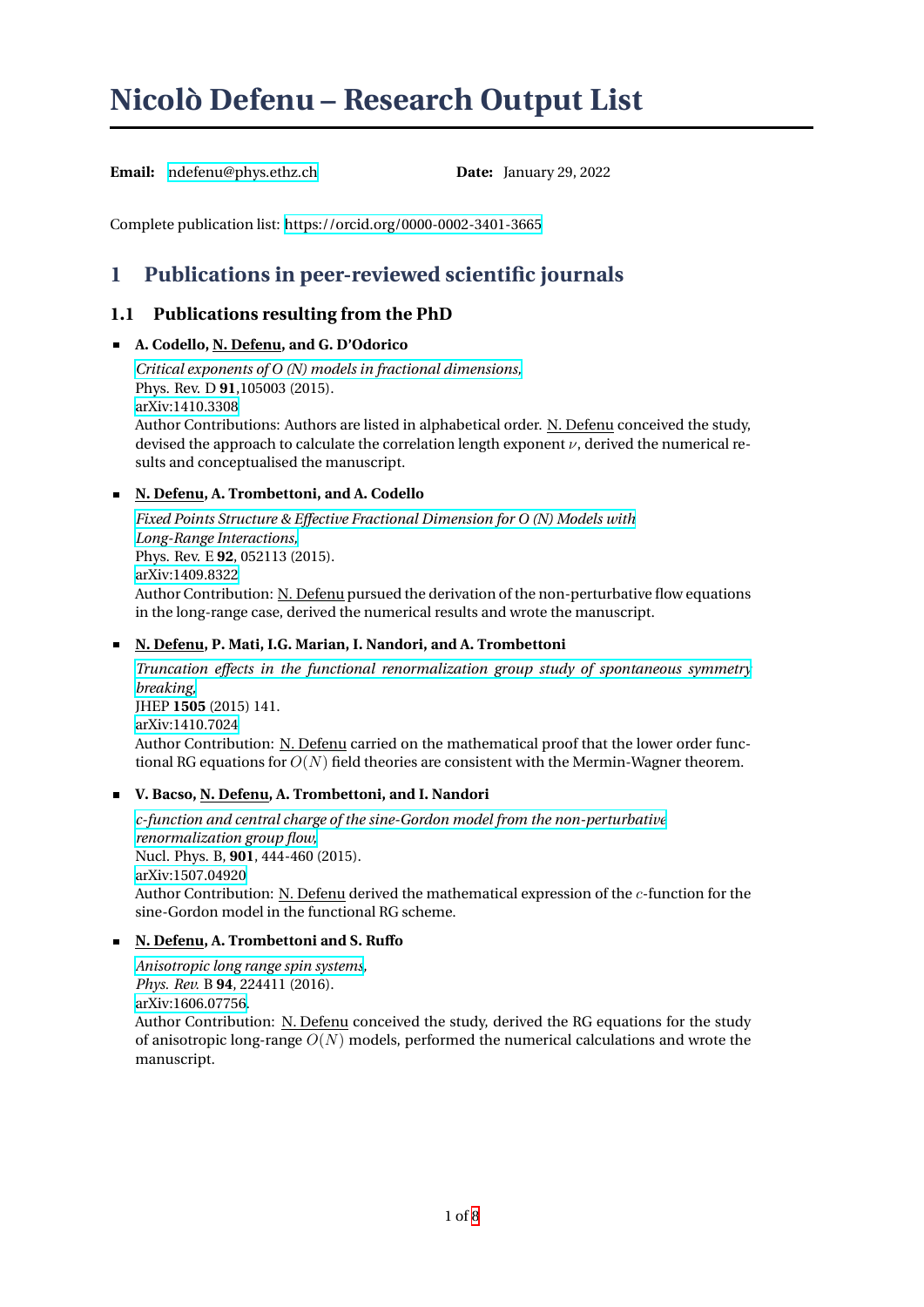# **1.2 1.2 Publications as post-doc**

#### **G. Gori, M. Michelangeli, N. Defenu, and A. Trombettoni**

*Numerical study of one-dimensional long-range percolation, Phys. Rev.* **E 96**, 012108 (2017). arXiv:1610.00200 Author Contribution: N. Defenu contributed to the interpretation of the numerical simulations [by mapping the mathematical expressions for critical expon](https://journals.aps.org/pre/abstract/10.1103/PhysRevE.96.012108)ents in the local interaction case to the long-range case under study, using the effective dimension approach.

#### **[N. Defenu, A. Tro](https://arxiv.org/abs/1610.00200)mbettoni, I. Nandori, T. Enss**

*Nonperturbative RG treatment of amplitude fluctuations for |φ|* 4 *topological phase transitions, Phys. Rev.* B **96**, 174505 (2017). arXiv:1706.00618

Author Contribution: N. Defenu initiated the project, revised the previous literature accurately, [derived the RG equations for the study of the two dimensional](https://journals.aps.org/prb/abstract/10.1103/PhysRevB.96.174505) *O*(2) model in the amplitude and phase representation. The, he performed the numerical calculations and conceptualised [the manuscript.](https://arxiv.org/abs/1706.00618)

### **N. Defenu, A. Trombettoni and S. Ruffo [1st most important research output]**

*Criticality and Phase Diagram of Quantum Long-Range O(N) models, Phys. Rev.* **B 96**, 104432 (2017).

arXiv:1704.00528

Author Contribution: N. Defenu conceived the study, derived the RG equations for the study of quantum long-range  $O(N)$  [models. By an extension of the funct](https://journals.aps.org/prb/accepted/e1071K7dQ6f1ea0aa1754a42dda25418a0b58edb8)ional RG approach developed during his PhD, he extracted the quantum critical behaviour of long range ferromagnetic [quantum spins on](https://arxiv.org/abs/1704.00528) the lattice, leading to the best estimates of their critical exponents up to date. These curves represent the current benchmark for experimental and numerical investigations of the equilibrium long-range universal scaling. N. Defenu also conceptualised the manuscript, deriving the connections with previous investigations.

#### **N. Defenu, and A. Codello**

*Scaling solutions in the derivative expansion, Phys. Rev.* **D 98**, 016013 (2018). arXiv:1704.00528 Author Contribution: N. Defenu derived the mathematical expressions for the flow equations, [pursued the numerical calculations, analyse](https://journals.aps.org/prd/abstract/10.1103/PhysRevD.98.016013)d the results and wrote the manuscript.

#### **[N. Defenu, T. En](https://arxiv.org/abs/1704.00528)ss, M. Kastner and G. Morigi [2nd most important research output]**

*Dynamical Critical Scaling of Long-Range Interacting Quantum Magnets, Phys. Rev. Lett.* **121**, 240403 (2018).

arXiv:1805.00008

Author Contribution: N. Defenu initiated the study by mapping the slow drive universal be[haviour of the fully connected quantum Ising model. He recognised the](https://journals.aps.org/prl/abstract/10.1103/PhysRevLett.121.240403) analogy between the problem of universal dynamical scaling offully-connectedmodels with the one of a single Boson [mode. Then, he w](https://arxiv.org/abs/1805.00008)as able to derive an analytical solution to the problem, also settling an apparent controversy in the literature. Then, he pursued both the numerical and analytical calculations, analysed the results in the light of previous investigations and substantially contributed to the draft.

# **P. M. Preiss, J. H. Becher, R. Klemt, V. Klinkhamer, A. Bergschneider, N. Defenu, and S. Jochim**

*High-Contrast Interference of Ultracold Fermions, Phys. Rev. Lett.* **122**, 143602 (2019). arXiv:1811.12939 Author Contribution: N. Defenu supported the experimental investigations with theoretical in[sight, deriving the exact mathematical expression](https://journals.aps.org/prl/abstract/10.1103/PhysRevLett.122.143602)s for the correlation functions of the few particle system.

**[I. G. Marian, N. D](https://arxiv.org/abs/1811.12939)efenu, U. D. Jentschura, A. Trombettoni, I. Nándori**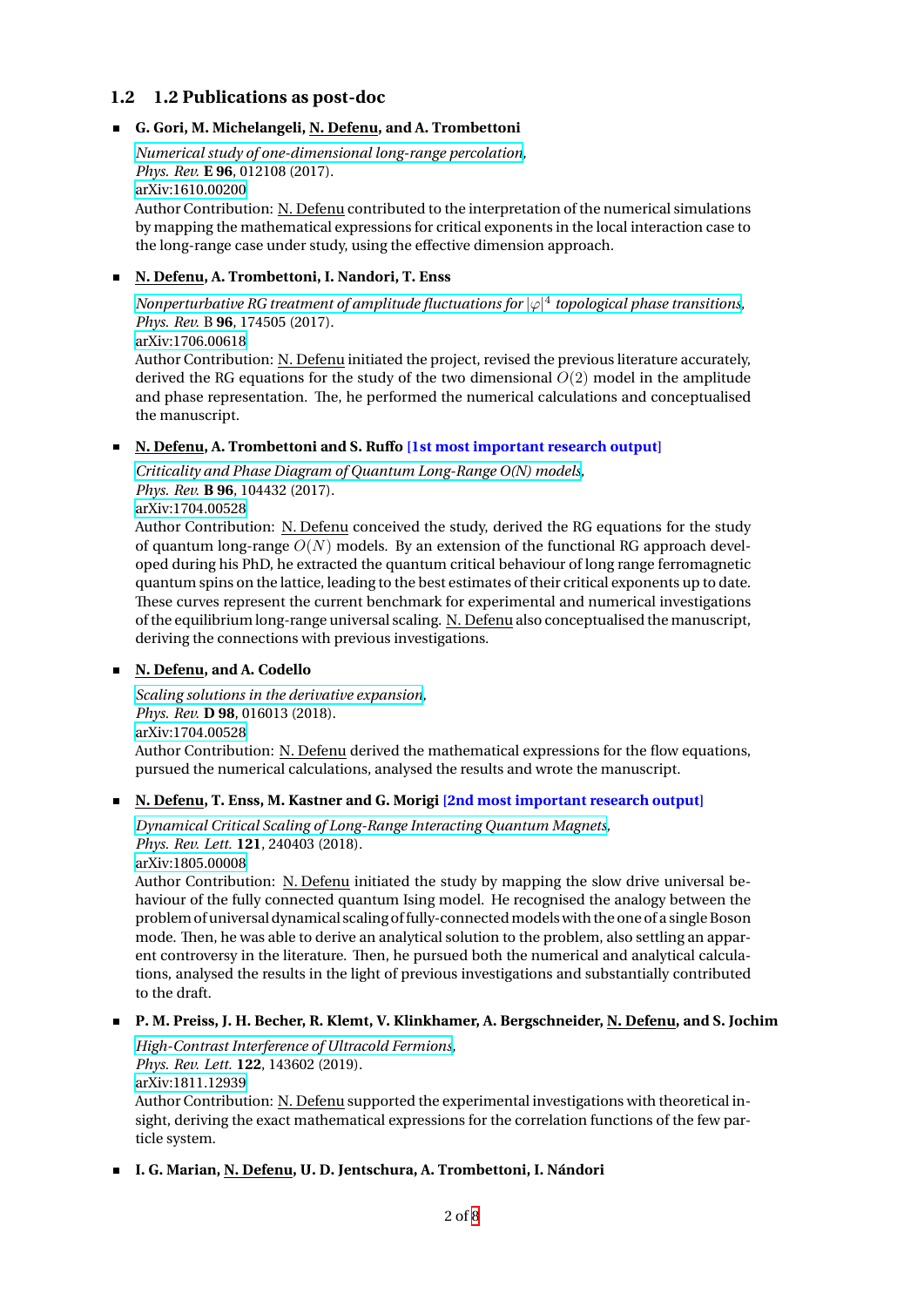*Pseudo-Periodic Natural Higgs Inflation,* Nucl. Phys. B, **945**, 114642 (2019). arXiv:1705.10276 Author Contribution: N. Defenu supported the mathematical analysis with technical knowl[edge on the RG approach.](https://doi.org/10.1016/j.nuclphysb.2019.114642)

# **N. Defenu, T. Enss and J. C. Halimeh**

*[Criticality and Ph](https://arxiv.org/abs/1705.10276)ase Dynamical criticality and domain-wall coupling in long-range Hamiltonians,*

*Phys. Rev.* **B 100**, 014434 (2019).

arXiv:1902.08621

Author Contribution: N. Defenu [together with Jad C. Halimeh realised the connection between](https://doi.org/10.1103/PhysRevB.100.014434) [the](https://doi.org/10.1103/PhysRevB.100.014434) absence of anomalous dynamical phase and absence of domain wall couplings in the Kitaev chain representation of the long-range Ising model. He performed the numerical calculations [to prove the conje](https://arxiv.org/abs/1902.08621)cture and substantially contributed to the draft.

# **V. Karle, N. Defenu, T. Enss**

*Coupled superfluidity of binary Bose mixtures in two dimensions, Phys. Rev.* **A 99**, 063627 (2019). arXiv:1903.06759 Author Contribution: N. Defenu supported the analysis with technical knowledge on the RG [calculations and on the physics of topological phase transitions.](https://doi.org/10.1103/PhysRevA.99.063627)

# **N. Defenu, V. Bacsó, I. G. Márián, I. Nándori, and A. Trombettoni**

*[Berezinskii-Koster](https://arxiv.org/abs/1903.06759)litz-Thouless transition and criticality of an elliptic deformation of the sine-Gordon model,* J. Phys. A: Math. Theor. **52**, 345002 (2019). arXiv:1706.01444 Author Contribution: N. Defenu [initiated the project and supported the investigations with in](https://doi.org/10.1088/1751-8121/ab31c5)[sight on topolo](https://doi.org/10.1088/1751-8121/ab31c5)gical phase transitions.

# **G. Bighin***<sup>∗</sup>* **, N. Defenu***<sup>∗</sup>* **, T. Enss, I. Nandori, L. Salasnich, A. Trombettoni [3rd most important research output]**

*[BKT-paired phase](https://arxiv.org/abs/1706.01444) in coupled XY models, Phys. Rev. Lett.* **123**, 100601 (2019). arXiv:1907.06253 Author Contribution: N. Defenu devised the mean-field+RG approach suited to study topolog[ical phase transitions in coupled bilaye](https://doi.org/10.1103/PhysRevLett.123.100601)r models, pursued the numerical calculations for the phase boundaries and analysed the results in comparison with exact numerical simulations. [The curves obtain](https://arxiv.org/abs/1907.06253)ed by this approach are in quantitative agreement with exact Monte Carlo simulations. N. Defenu and G. Bighin contributed equally to the work.

**P. A. Murthy***†,<sup>∗</sup>* **, N. Defenu***†,<sup>∗</sup>* **, L. Bayha, M. Holten, P. M. Preiss, T. Enss, and S. Jochim**

# **[4th most important research output]**

*Quantum scale anomaly and spatial coherence in a 2D Fermi superfluid, Science* **365**, 268-272 (2019). arXiv:1805.04734

*†* corresponding authors.

Author Contribution: N. Defenu [devised the strategy to compare the real](https://doi.org/10.1126/science.aau4402) and momentum space imaging of a two dimensional cold atom cloud, in order to quantify quantum anomaly. Then, [the experimental](https://arxiv.org/abs/1805.04734) group of Prof. S. Jochim, led by P. A. Murthy performed the measurement, leading to the first evidence of quantum anomaly in the dynamical evolution of 2d Fermi gases. N. Defenu and P. A. Murthy contributed equally to the work.

# **N. Defenu, G. Morigi, L. Dell'Anna, and T. Enss**

*Universal dynamical scaling of long-range topological superconductors, Phys. Rev.* **B 100**, 184306 (2019). arXiv:1906.09425

Author Contribution: N. Defenu conceived the study, derived the analytical expressions for the [universal scaling exponent in the slow drive limit, by solving the Land](10.1103/PhysRevB.100.184306)au-Zener problem. He performed the numerical calculations and conceptualised the manuscript.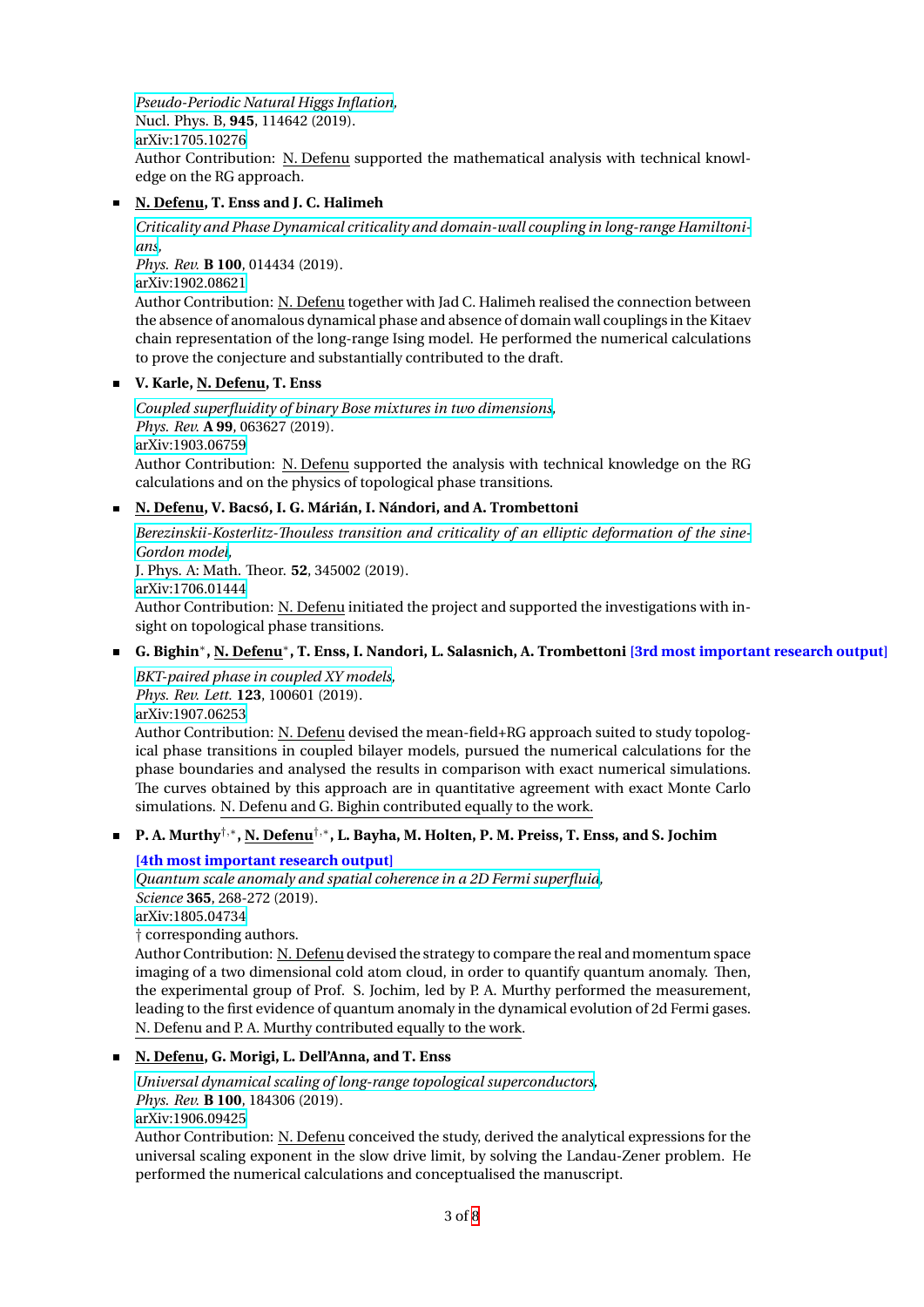#### **N Defenu, A. Codello, S. Ruffo, and A. Trombettoni.**

*Criticality of Spin Systems with Weak Long-Range Interactions, J. Phys. A: Math. Th.* **53**, 143001 (2020). arXiv:1908.05158 Special issue of J. Phys. A on 'Long-range Interactions and Synchronization' [Author Contribution: N. Defenu](https://iopscience.iop.org/article/10.1088/1751-8121/ab6a6c) wrote the manuscript, which summarises his previous investigations.

# **[I. G. Marian, N. D](https://arxiv.org/abs/1908.05158)efenu, U. D. Jentschura, A. Trombettoni, and I. Nandori.**

*Renormalization-Group Running Induced Cosmic Inflation, J. Cosmol. Astropart. Phys.* **06**, 028 (2020). arXiv:1909.00580 Author Contribution: N. Defenu supported the analysis with technical knowledge on the func[tional RG approach.](#page-0-0)

# **[P. Uhrich, N. Def](https://arxiv.org/abs/1909.00580)enu, R. Jafari, J. C. Halimeh.**

*Out-of-equilibrium phase diagram of long-range superconductors, Phys. Rev.* **B 101**, 245148 (2020) arXiv:1910.10715 Author Contribution: N. Defenu suggested the analysis, performed the calculation on the return [rates of the Loschmidt echo and supported the work with knowle](10.1103/PhysRevB.101.245148)dge on the physics of longrange interacting quantum systems.

# **[W. Rzadkowski, N](https://arxiv.org/abs/1910.10715). Defenu, S. Chiacchiera, A. Trombettoni, G. Bighin.**

*Detecting hidden and composite orders in layered models via machine learning, New J. Phys.* **22**, 093026 (2020) arXiv:1907.05417 Author Contribution: N. Defenu supported the analysis with knowledge on critical phenomena [in bilayer magnetic systems, helping in the construction of a machine vision alg](https://iopscience.iop.org/article/10.1088/1367-2630/abae44)orithm capable to recognize these phases from numerical Monte-Carlo configurations.

# **[I. Maccari, N. De](https://arxiv.org/abs/1907.05417)fenu, L. Benfatto, C. Castellani, and T. Enss**

*Interplay of spin waves and vortices in the two-dimensional XY model at small vortex-core energy Phys. Rev.* **B 102**, 104505 (2020) arXiv:2007.01526 Author Contribution: N. Defenu conceived the idea and supervised the Monte-Carlo analysis [of the generalised XY model performed by I. Maccari. Then, I benchmarked the MC results with](https://journals.aps.org/prb/accepted/3f077O2cH9213f4460cd3357161d6761a156bf34d)

the RG analysis and substantially contributed to the manuscript.

# **[A. Colcelli, N. De](https://arxiv.org/abs/2007.01526)fenu, G. Mussardo, A. Trombettoni**

*Finite Temperature Off-Diagonal Long-Range Order for Interacting Bosons Phys. Rev.* **B 102**, 184510 (2020) arXiv:2007.01403 Author Contribution: N. Defenu supervised the study of Off-Diagonal Long-Range Order in 2D [systems.](https://arxiv.org/abs/2007.01403)

# **[N. Defenu, A. Tr](https://arxiv.org/abs/2007.01403)ombettoni, D. Zappalà**

*Topological phase transitions in four dimensions* Nucl. Phys. B **964** 115295 (2021) arXiv:2003.04909 Author Contribution: N. Defenu conceived the study and performed the functional RG calcula[tion, which proved the possibility to extend the K](https://doi.org/10.1016/j.nuclphysb.2020.115295)osterlitz-Thouless argument to Lifshitz points in 4 dimensions.

# **[M. Syed, T. Enss,](https://arxiv.org/abs/2003.04909) N. Defenu**

*Dynamical quantum phase transition in a bosonic system with long-range interactions Phys. Rev.* B **103**, 064306 (2021) arXiv:2007.01526 Author Contribution: N. Defenu conceived the idea and supervised the execution of the study. [He substantially contributed to the completion of the manuscript.](https://doi.org/10.1103/PhysRevB.103.064306)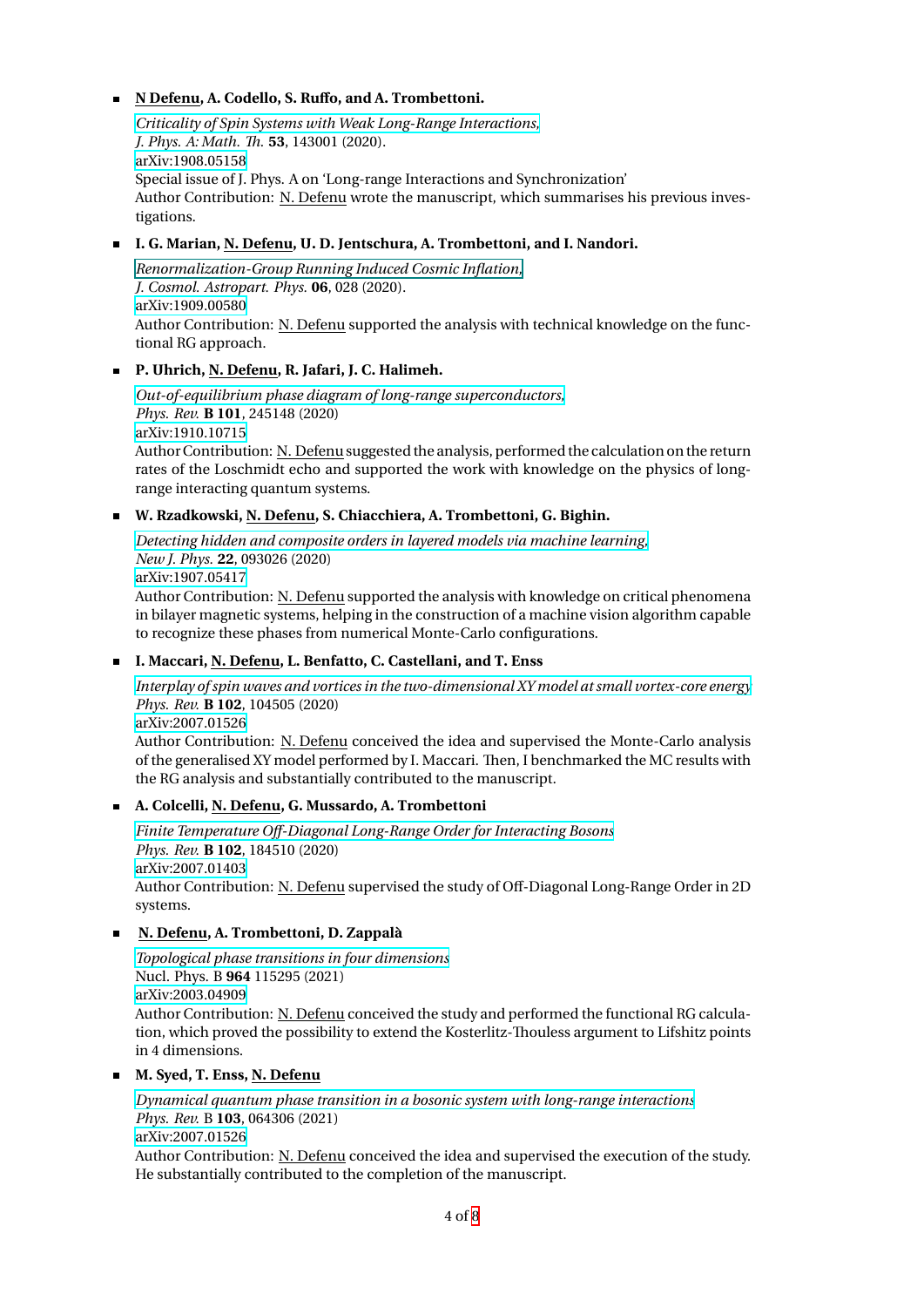#### **A. P. Millán, G. Gori, F. Battiston, T. Enss, N. Defenu**

*Complex networks with tuneable dimensions as a universality playground Phys. Rev. Research* **3**, 023015 (2021) arXiv:2006.10421 Author Contribution: N. Defenu conceived the idea and supervised the entire numerical and [analytical study. He conceived the field theoretic interpretation of the num](https://journals.aps.org/prresearch/abstract/10.1103/PhysRevResearch.3.023015)erical results and he

# **[G. Giachetti, N. D](https://arxiv.org/abs/2006.10421)efenu, S. Ruffo, A. Trombettoni**

substantially contributed to the completion of the manuscript.

*Self-consistent harmonic approximation with non-local couplings* EPL, **133**, 57004 (2021). arXiv:2005.10827 Author Contribution: N. Defenu furnished theoretical insight on the interpretation of the self[consistent harmonic approximation in presence of non-local coup](https://doi.org/10.1209/0295-5075/133/57004)lings. He gave major contributions to the manuscript.

#### **[T. Botzung, D. H](https://arxiv.org/abs/2012.14896)agenmüller, G. Masella, J. Dubail, N. Defenu, A. Trombettoni, G. Pupillo**

*Effects of energy extensivity on the quantum phases of long-range interacting systems Phys. Rev.* B **103**, 155139 (2021). arXiv:1909.12105 Author Contribution: N. Defenu suggested the implementation of the Kac's rescaling and [helped with the interpretation of numerical simulations.](https://doi.org/10.1103/PhysRevB.103.155139)

#### **[N. Defenu](https://arxiv.org/abs/1909.12105)**

*Quantum adiabatic cycles and their breakdown: an analytic solution Comm. Phys.* **4**, 150 (2021) arXiv:2011.14846 Author Contribution: single author.

#### **N. Defenu [\[5th most important research output\]](https://doi.org/10.1038/s42005-021-00649-6)**

*[Metastability and](https://arxiv.org/abs/2011.14846) discrete spectrum of long-range systems Proc. Nat. Acad. Sci.* **118**, e210178511 (2021) arXiv:2012.15808

Author Contribution: As already noticed by Boltzmann in his early investigations on classical [systems, the divergence of Poincaré recurrence times in](https://doi.org/10.1073/pnas.2101785118) the large size limit reconciles the deterministic description of quantum/classical systems with the ergodic hypothesis of statistical [mechanics. I was](https://arxiv.org/abs/2012.15808) able to prove that such a scenario does not apply to long-range with  $\mathbb{N} < d$ . There, the emergence of long-lived quasi- stationary states (QSSs) finds a natural and elegant justification in the their discrete excitations spectrum. Despite the QSSs' ubiquity [46], the fundamental mechanism at the root of their existence had remained unknown until my recent investigations. N. Defenu is single author.

#### **G. Giachetti, N. Defenu, S. Ruffo, A. Trombettoni**

*Berezinskii-Kosterlitz-Thouless phase transitions with long-range couplings Phys. Rev. Lett.* **127**, 156801 (2021) arXiv:2104.13217 Author Contribution: N. Defenu supervised the derivation and interpretation of the flow equa[tions for long-range deformations of the BKT theory. N. Defenu](https://doi.org/10.1103/PhysRevLett.127.156801) substantially contributed to [the writing of the manuscript.](https://doi.org/10.1103/PhysRevLett.127.156801)

#### **[A. P. Millán, R. G](https://arxiv.org/abs/2104.13217)horbanchian, N. Defenu, F. Battiston, G. Bianconi**

*Local topological moves determine global diffusion properties of hyperbolic higher-order networks Phys. Rev.* E **104**, 054302 (2021) arXiv:2102.12885 Author Contribution: N. Defenu [supervised the numerical analysis and contributed to the in](https://doi.org/10.1103/PhysRevE.104.054302)[terpre](https://doi.org/10.1103/PhysRevE.104.054302)tation of the numerical results and to the manuscript.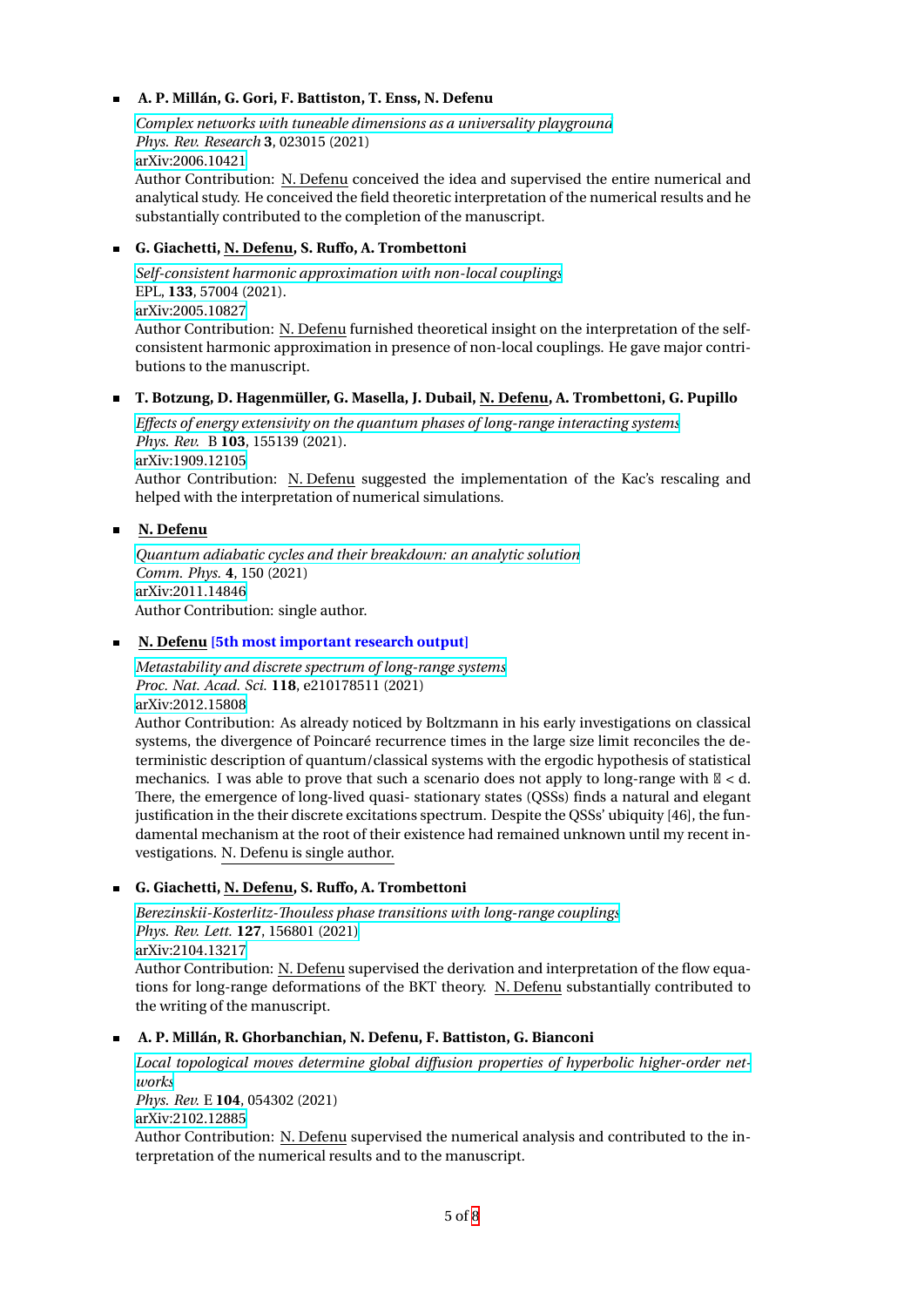# **2 Oral contributions at conferences**

# **2.1 Selected Invited Speakers**

- *Conference on Long-Range-Interacting Many Body Systems.*, 25–29 July 2016, ICTP, Trieste.
- *CQD mini symposium*, [April 19–20, 2017, Physikalisches Institut, Heidelberg.](http://indico.ictp.it/event/7612/)
- *Stochastic Dynamics Out of Equilibrium.*, [24–05 April-May 2017,](http://cqd.uni-heidelberg.de/c/image/f/documents/conferences/CQD_MiniSymposium_170420.pdf) Inst. Henri Poincare, Paris.
- *Conference on Frontiers in Two-Dimensional Quantum Systems* , [13–17 Nov. 2017, International Center for](https://indico.math.cnrs.fr/event/844/) Theoretical Physics (ICTP).
- *Quantum Many-Body Systems out-of-equilibrium*, [12–16 Mar. 2018, NITheP, South Africa.](http://indico.ictp.it/event/8006/other-view?view=ictptimetable)
- *Quantum Paths*, [28–1 May-June 2018, Erwin Schrödinger Institute,](http://www.physics.sun.ac.za/~kastner/qmb18/index.html) Vienna.
- *EXPLORING NUCLEAR PHYSICS WITH ULTRACOLD ATOMS*, [8–12 July 2019, E](https://www.esi.ac.at/uploads/60880ffd-0518-4e83-8ba1-81d125305bde.pdf)CT\*, Trento.
- *QUANTUM AND CLASSICAL SYSTEMS WITH LONG-RANGE INTERACTIONS*, [15–19 July 2019, International Institute of Physics, IIP \(Natal\).](https://www.ectstar.eu/workshops/exploring-nuclear-physics-with-ultracold-atoms/)
- *Functional RG methods-Italian Meeting*, [16–20 Sept. 2019, ECT\\*, Trento, Italy.](https://www.iip.ufrn.br/eventsdetail.php?inf===QTUFFN)
- *FRGIM@Trieste*, [26 Sept. 2019, SISSA, Trieste, Italy.](https://web.infn.it/FRGIM/conference/)
- *Exact Renormalization Group 2020*, [2–6 Nov. 2020, Y](https://web.infn.it/FRGIM/conference/)ukawa Inst. Th. Phys., Kyoto University.
- *Non-Equilibrium Universality: From Classical to Quantum and Back*, [13-Sep. to 8-Oct., 2021, Kavli Institu](https://www2.yukawa.kyoto-u.ac.jp/~erg2020/ERG2020.html)te for Theoretical Physics, UCSB.
- *Exact Renormalization Group 2022*, [25 - 29 July 2022, Harnack-Haus, Berlin.](https://www.kitp.ucsb.edu/activities/universality21)

# **2.2 [Selected Contributed Speak](https://indico.tpi.uni-jena.de/event/199/)ers**

- *Probing and Understanding Exotic Superconductors, ICTP* , 27–31 October 2014, Trieste.
- *20th National Conference on Statistical Physics and Complex Systems*, [29 June–1 July 2015, Parma.](https://exs2014.wordpress.com/)
- *Hungary-Croatia-Austria-Triangle (ACHT2015) Workshop* [7–9 October 2015, Leibnitz, Austria.](http://www.fis.unipr.it/stat/PARMA2015/welcome_E.htm)
- *8th International conference on the Exact Renormalization Group*, [19–23 September 2016, Trieste.](https://www.krassnigg.org/acht2015/)
- *ERG2018 : Exact Renormalization Group 2018*, [9–13 July 2018, Jussieu campus, Paris.](http://indico.ictp.it/event/7608/)
- *Deutsche Physikalische Gesellschaft (DPG), Rostock 2019*, [10–15 March 2019, Rostock University, Rostock](https://erg2018.sciencesconf.org/).
- *MACHINE LEARNING FOR QUANTUM DESIGN*, [8–12 July 2019, Perimeter Institute, Waterloo.](https://rostock19.dpg-tagungen.de/)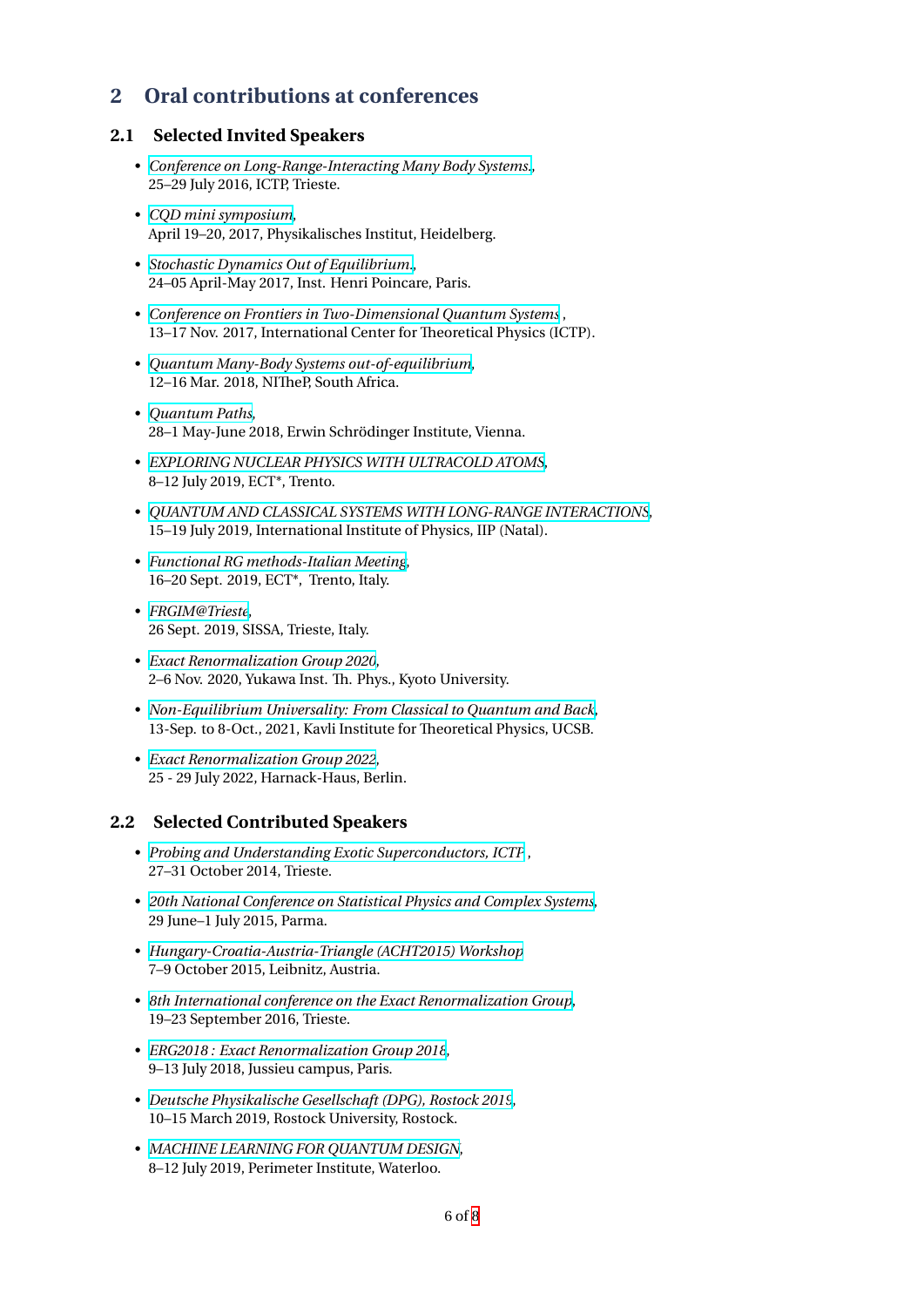- *Quantum Systems in Extreme Conditions*, 23-27 September 2019, Heidelberg University (Germany)
- *7th SwissMAP General Meeting*, [6-9 September 2020, Golfhotel "Les Haut](https://indico.physi.uni-heidelberg.de/event/95/)s de Gstaad", Switzerland
- *Joint Annual Meeting of ÖPG and SPS 2021*, [30 August - 3 September, Camp](https://nccr-swissmap.ch/news-and-events/events-entry-container-1/7th-swissmap-general-meeting?occurrenceID=797)us Technik, University of Innsbruck, Austria

# **2.3 [Selected Scientific Visits](https://indico.cern.ch/event/1015032/)**

- *MTA Atomki, Hungarian Academy of science*, Debrezen. Repeated visits staring from December 2014. Seminar Presentation.
- *International Institute of Physics*, Natal (Brasil), [1-7 Decembe](http://www.atomki.mta.hu/en/)r 2013, Natal. Seminar Presentation.
- *Theoretical Quantum Physics Group*, Universitaat des Saarlandes, Repeated visits staring from February 2016.
- *La Sapienza University*, Rome, [Repeated visits staring from March 2](http://qphys.uni-saarland.de/index.php/giovanna_morigi)016. Seminar Presentation.
- *International School for Advanced Studies, SISSA*, Trieste, [Repeated visits staring](http://www.uniroma1.it/) from January 2017. Seminar Presentation.
- *ETH*, Zürich, [02nd–04th October 2017, Zürich. Seminar](https://www.sissa.it/) Presentation.
- *University of Colorado, Boulder, JILA*, [09th](https://www.ethz.ch/de.html)–12th October 2017, Boulder. Seminar Presentation.
- *Los Alamos National Laboratory, LANL*, [13th–25th October 2017, Los Al](https://www.colorado.edu/)amos. Seminar Presentation.
- *Boston University, BU*, [3rd–17th May 2018, Boston.](http://www.lanl.gov/)
- *Weizmann Institute of Science*, [Rehovot, Israel. R](https://www.bu.edu/)epeated visits starting from November 2018. Seminar Presentation.
- *Massachusetts Institute of Technology, MIT*, [22th–30th April 2019, Boston,](https://www.weizmann.ac.il/pages/) USA.
- *Simons Center for Geometry and Physics, SCGP*, [1st–2nd May 2019, Stony Brook, USA.](http://www.mit.edu/) Seminar Presentation.
- *Georgetown University, GU*, [3rd–6th May 2019, Washington, USA. Inv](http://scgp.stonybrook.edu/)ited Seminar.
- *Swinburne University of Technology, SUT*, [20th–24th January 2020](http://www.mit.edu/), Melbourne, Australia. Seminar Presentation.

# **3 [Submitted papers & Prep](https://www.georgetown.edu/)rints on arXiv**

# **N. Defenu, A. Codello**

*The fate of O(N) multi-critical universal behaviour* arXiv:2005.10827 Submitted to *Phys. Rev. Lett.*, see the submission confirmation Author Contribution: N. Defenu first realised the discrepancy between odd and even multi[critical behaviour in the large](https://arxiv.org/abs/2005.10827) *N* limit and performed the functional RG calculation.